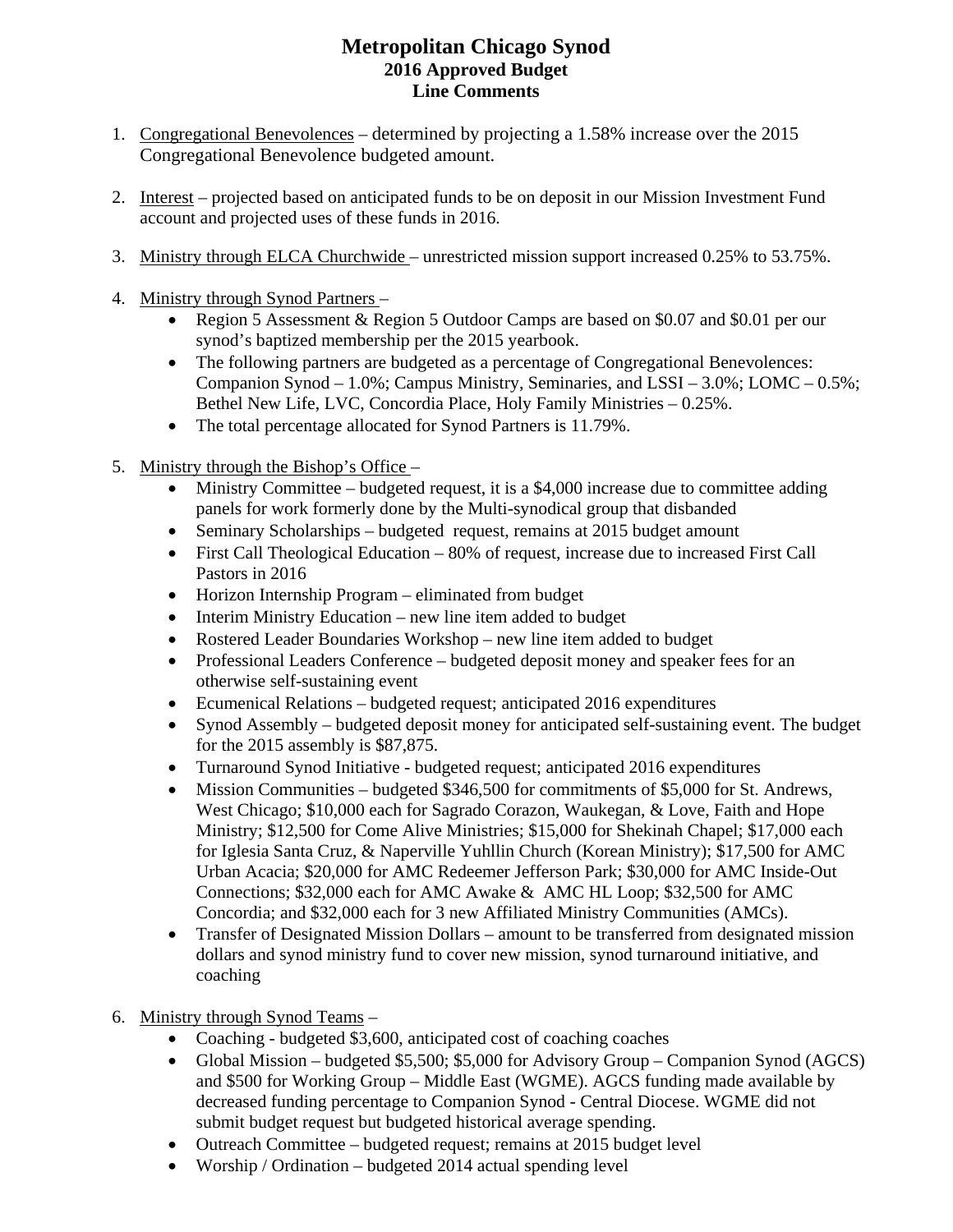# **Metropolitan Chicago Synod 2016 Approved Budget Line Comments**

Ministry through Synod Teams (continued) –

- Discipleship budgeted zero to reflect inactivity
- Diakonia budgeted 80% of request
- Let's Talk Publication Has zero 2015 budget dollars will be spending custodial funds held; budgeted 2016 request, which includes the cost of digitally archiving old issues.
- Stewardship budgeted  $80\%$  of request
- Youth & Young Adult budgeted 80% of request
- African-American Strategy budgeted 80% of request
- Antiracism budgeted 80% of request
- Environmental Concerns budgeted request
- Hearing Impaired budgeted 80% of request
- Hunger Action Group budgeted request
- 7. Synod Council budgeted to reflect anticipated spending including cost of annual retreat
- 8. Personnel A \$15,560 increase over actual 2015 costs (\$13,005 salaries & \$2,555 benefits) Bishop & Associates Salary – reflects a 2.0% aggregate increase over 2015 actual amounts Quarterly Social Security and Pension Plan – 7.65% and 12% of salary, respectively Medical Benefits – reflects a 5% increase over 2015 actual amounts Lay Salary – reflects a 2.0% aggregate increase over 2015 actual amounts for all positions Pension – 12 % of salary Medical Benefits – reflects a 5% increase over 2015 actual amounts Employers  $FICA - 7.65\%$  of lay staff salaries ELCA Shared Staff – budgeted actual 2015 amount as 2016 amount has not been determined
- 9. Occupancy Expenses budgeted a 6.25% per year increase of 2014 expenses for electricity and gas; actual maintenance agreement amount for alarm; maintenance & repairs - a 10% increase of actual 2015 maintenance contracts plus \$4,000 for misc. repairs, and increased water for anticipated cost of watering outside plants
- 10. Operation Expenses budgeted to reflect anticipated spending; some areas need comment:
	- Computer Expenses reflects anticipated costs for web hosting, backup tapes; software upgrades, and outside IT services, no new equipment in 2016 budget;
	- Equipment Lease budget a 10% increase to current leasing agreements for copier, postage machine, and drinking water filtering system
	- Equipment Maintenance & Repair budgeted a 7.5% per year increase over 2014 actual amounts plus \$3,600 for misc. repairs
	- Janitorial & Plant Maintenance budgeted a 10% increase of current agreements
	- Postage, Messenger, Freight budget amount reflects anticipated cost before the allocation of postage to teams, ministries, and synod communications.
	- Synod Communications reflects anticipated costs of monthly newsletter, professional dues, and i-stock photographs.
	- Telephone reflects anticipated 2016 costs
- 11. Insurance, Audit, & Legal budgeted to reflect anticipated expenditures
- 12. Staff Expenses budgeted to reflect anticipated expenditures
- 13. Transfer to Synod Surplus amount to be transferred from surplus funds to cover deficit and balance the budget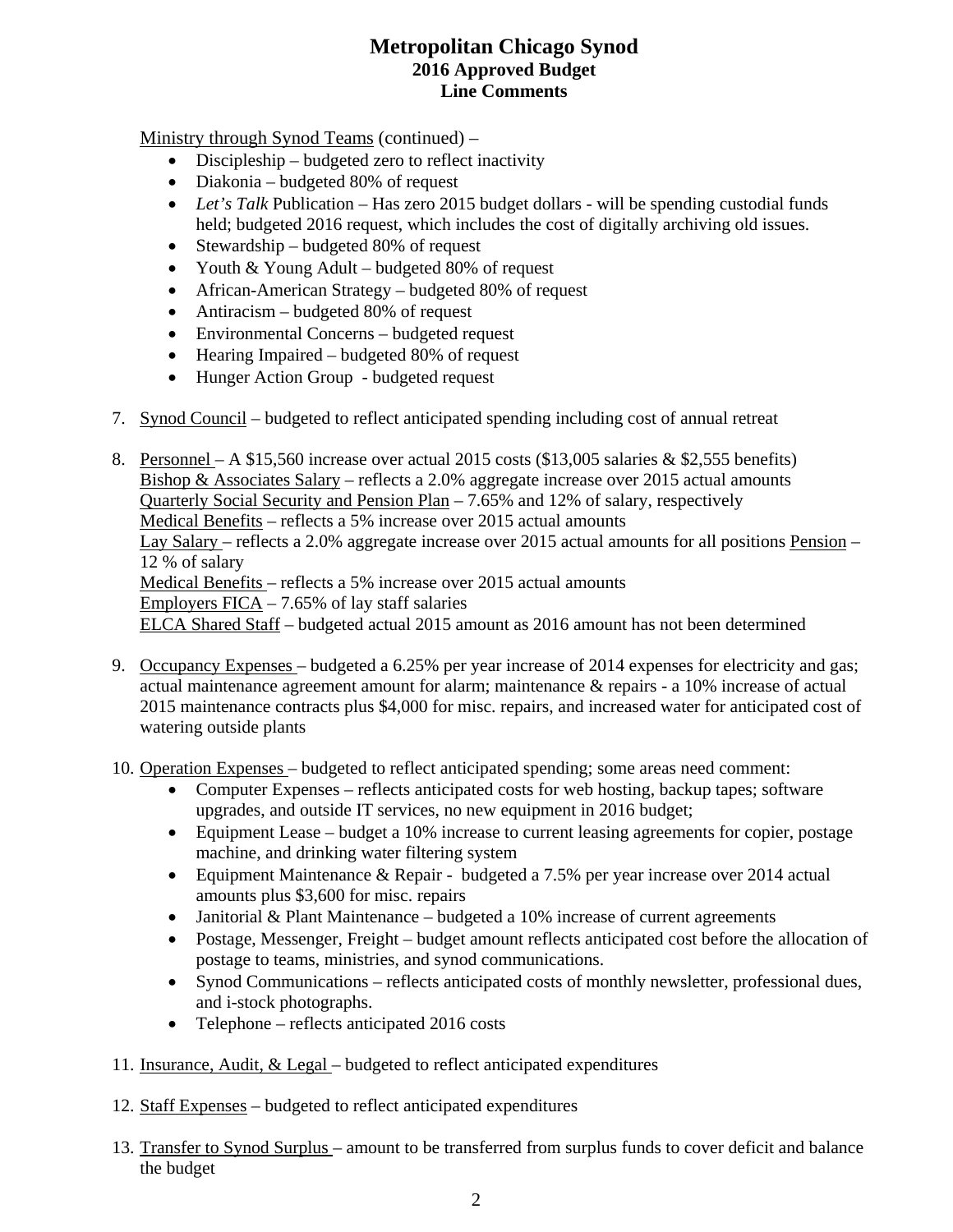# **METROPOLITAN CHICAGO SYNOD**

### **2016 APPROVED BUDGET**

|                                       | <b>APPROVED</b><br>2014 | <b>ACTUAL</b><br>2014 | <b>APPROVED</b><br>2015           | <b>APPROVED</b><br>2016 |
|---------------------------------------|-------------------------|-----------------------|-----------------------------------|-------------------------|
| <b>INCOME</b>                         |                         |                       |                                   |                         |
| Congregational Benevolences:          | 3, 148, 025             | 2,939,652             | 3,150,240                         | 3,200,000               |
| Interest:                             | 33,000                  | 28,692                | 33,000                            | 33,000                  |
| TOTAL INCOME                          | 3,181,025<br>========== | ==========            | 2,968,345 3,183,240<br>========== | 3,233,000<br>========== |
|                                       |                         |                       |                                   |                         |
| <b>EXPENSES</b>                       |                         |                       |                                   |                         |
| Ministry through Churchwide           |                         |                       |                                   |                         |
| Mission Support - Undesignated        |                         |                       | 1,676,324 1,565,365 1,685,378     | 1,720,000               |
| Total Ministry through Churchwide     | 1,676,324               |                       | 1,565,365 1,685,378               | 1,720,000               |
|                                       | 53.25%                  | 53.25%                | 53.50%                            | 53.75%                  |
| Ministry through Synod Partners       |                         |                       |                                   |                         |
| Companion Synod-Cntrl Diocese, ELCSA  | 47,220                  | 44,095                | 47,254                            | 32,000                  |
| % Congregational Benevolence          | 1.50%                   | 1.50%                 | 1.50%                             | 1.00%                   |
| Campus Ministry                       | 94,441                  | 88,190                | 94,507                            | 96,000                  |
| % Congregational Benevolence          | 3.00%                   | 3.00%                 | 3.00%                             | 3.00%                   |
| Seminaries                            | 94,441                  | 88,190                | 94,507                            | 96,000                  |
| % Congregational Benevolence          | 3.00%                   | 3.00%                 | 3.00%                             | 3.00%                   |
| Lutheran Social Services              | 94,441                  | 88,190                | 94,507                            | 96,000                  |
| % Congregational Benevolence          | 3.00%                   | 3.00%                 | 3.00%                             | 3.00%                   |
| Lutheran Outdoor Ministries           | 15,740                  | 14,698                | 15,751                            | 16,000                  |
| % Congregational Benevolence          | 0.50%                   | 0.50%                 | 0.50%                             | 0.50%                   |
| Lutheran Volunteer Corps              | 15,740                  | 14,698                | 7,876                             | 8,000                   |
| % Congregational Benevolence          | 0.50%                   | 0.50%                 | 0.25%                             | 0.25%                   |
| Bethel New Life                       | 15,740                  | 14,698                | 7,876                             | 8,000                   |
| % Congregational Benevolence          | 0.50%                   | $0.50\%$              | 0.25%                             | 0.25%                   |
| Concordia Place                       | 7,870                   | 7,349                 | 7,876                             | 8,000                   |
| % Congregational Benevolence          | 0.25%                   | 0.25%                 | 0.25%                             | 0.25%                   |
| Holy Family Ministries                |                         |                       | 7,876                             | 8,000                   |
| % Congregational Benevolence          |                         |                       | 0.25%                             | 0.25%                   |
| Region 5 Assessment                   | 6,405                   | 6,405                 | 6,256                             | 6,161                   |
| Region 5 Outdoor Camps                | 915                     | 915                   | 894                               | 880                     |
| Illinois Conference of Churches       | 2,000                   | 2,000                 | 2,000                             | 2,000                   |
| Total Ministry through Synod Partners | 394,953                 | 369,428               | 387,180                           | 377,041                 |
|                                       |                         |                       | =========                         | =========               |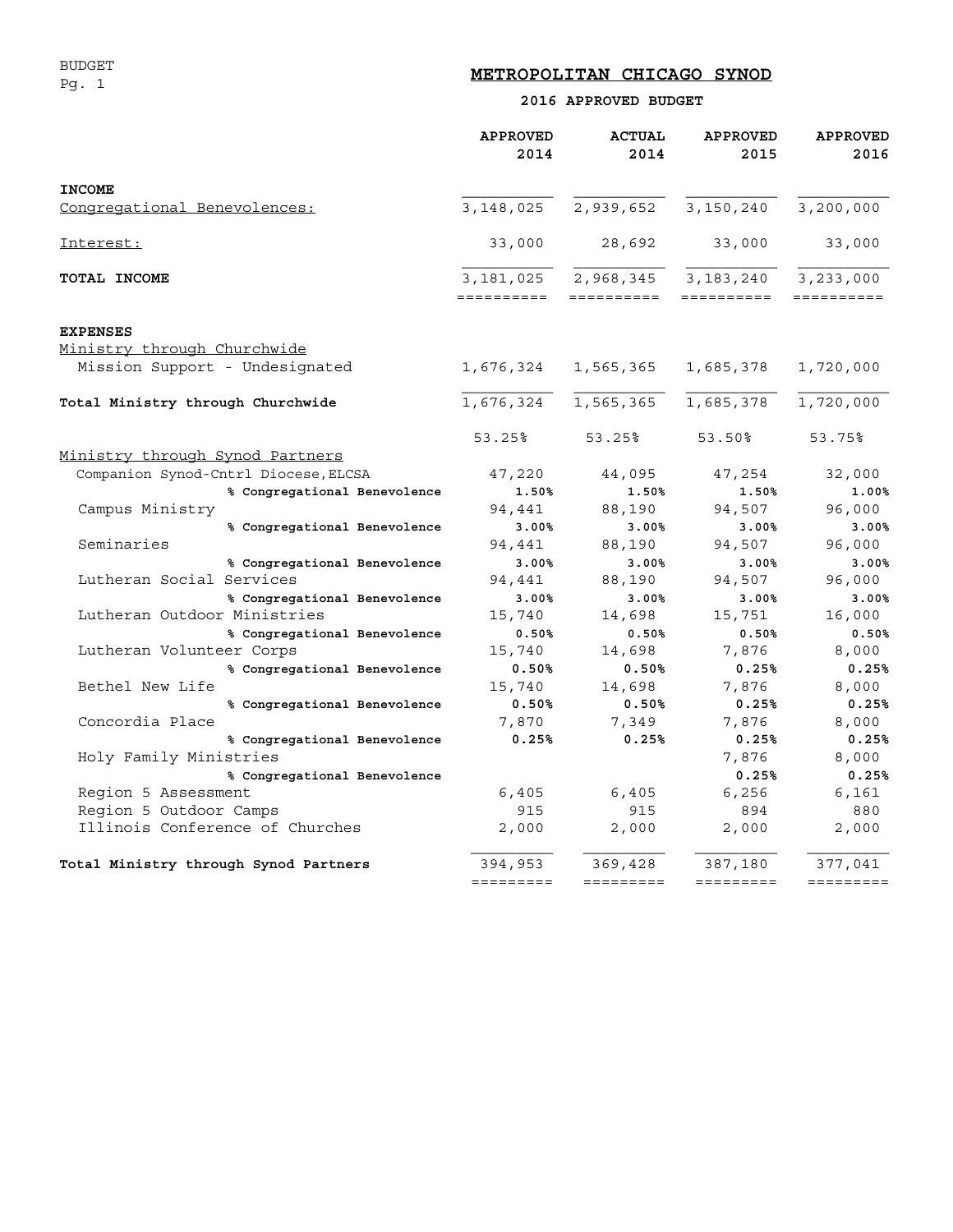BUDGET Pg. 2

## **METROPOLITAN CHICAGO SYNOD**

### **2016 APPROVED BUDGET**

|                                        | <b>APPROVED</b><br>2014 | <b>ACTUAL</b><br>2014       | <b>APPROVED</b><br>2015 | <b>APPROVED</b><br>2016 |
|----------------------------------------|-------------------------|-----------------------------|-------------------------|-------------------------|
| Ministry Committee (Candidacy)         | 20,250                  | 42,477                      | 30,000                  | 34,000                  |
| - Seminary Scholarship                 | 18,000                  | 17,000                      | 18,000                  | 18,000                  |
| - First Call Theological Education     | 2,000                   | 1,195                       | 2,000                   | 6,500                   |
| - Horizon Internship Program           | 7,000                   | 0                           | $\Omega$                | 0                       |
| - Interim Ministry Education           |                         |                             |                         | 2,000                   |
| Rostered Leader Boundaries Workshop    |                         |                             |                         | 2,000                   |
| Professional Leaders Conference        | 1,000                   | (681)                       | 1,000                   | 2,500                   |
| Office of Ecumenical Relations         | 3,000                   | (736)                       | 4,000                   | 2,000                   |
| Synod Assembly                         | 5,000                   | (10, 117)                   | 5,000                   | 5,000                   |
| Turnaround Synod Initiative            | 33,700                  | 31,847                      | 31,000                  | 32,000                  |
| Mission Communities                    | 258,800                 | 262,052                     | 255,000                 | 346,500                 |
| Transfer Designated Mission Dollars    | (296, 100)              | (271,899)                   | (289, 600)              | (382, 100)              |
| Total Ministry through Bishop's Office | 52,650                  | 71,138                      | 56,400                  | 68,400                  |
|                                        | ========                | $=$ $=$ $=$ $=$ $=$ $=$ $=$ | ========                | ========                |
| <u>Ministry through Synod Teams</u>    |                         |                             |                         |                         |
| Proclamation Team:                     |                         |                             |                         |                         |
| Coaching                               | 3,600                   | 1,096                       | 3,600                   | 3,600                   |
| Global Mission:                        |                         |                             |                         |                         |
| - Advisory Group-Companion Synod       | 300                     | 40                          | 250                     | 5,000                   |
| - Working Group - Middle East          | 1,500                   | 500                         | 250                     | 500                     |
| Outreach Committee                     | 1,500                   | 793                         | 1,000                   | 1,000                   |
| Worship / Ordination                   | 3,500                   | 4,852                       | 2,500                   | 5,000                   |
| Discipleship Team:                     |                         |                             |                         |                         |
| Discipleship Program                   | 750                     | 0                           | 0                       | 0                       |
| Diakonia                               | 1,500                   | 1,500                       | 0                       | 1,200                   |
| Let's Talk Publication                 | 2,000                   | 2,000                       | 0                       | 3,000                   |
| Stewardship                            | 8,000                   | 1,532                       | 8,000                   | 8,000                   |
| Youth and Young Adults                 | 8,000                   | 3,191                       | 6,000                   | 5,700                   |
| Justice Team                           | 3,500                   |                             |                         |                         |
| African-American Strategy              | 8,000                   | 3,607                       | 4,000                   | 6,650                   |
| Antiracism                             | 20,000                  | 16,581                      | 16,000                  | 18,500                  |
| Environmental Concerns Group           |                         | 160                         | 600                     | 600                     |
| Hearing Impaired                       | 11,340                  | 11,340                      | 8,200                   | 8,500                   |
| Homelessness Action Group              |                         | $\Omega$                    | $\Omega$                | 0                       |
| Hunger Action Group                    |                         | 460                         | 200                     | 800                     |
| Total Ministry through Synod Teams     | 73,490                  | 47,653                      | 50,600                  | 68,050                  |
| Synod Council                          | =======                 | =======                     | $=$ = = = = = =         | =======                 |
| Synod Council, Nominating Committee,   |                         |                             |                         |                         |
| and Conference of Deans:               | 5,300                   | 5,542                       | 7,000                   | 7,000                   |
|                                        | ======                  | ======                      | $=======$               | $=$                     |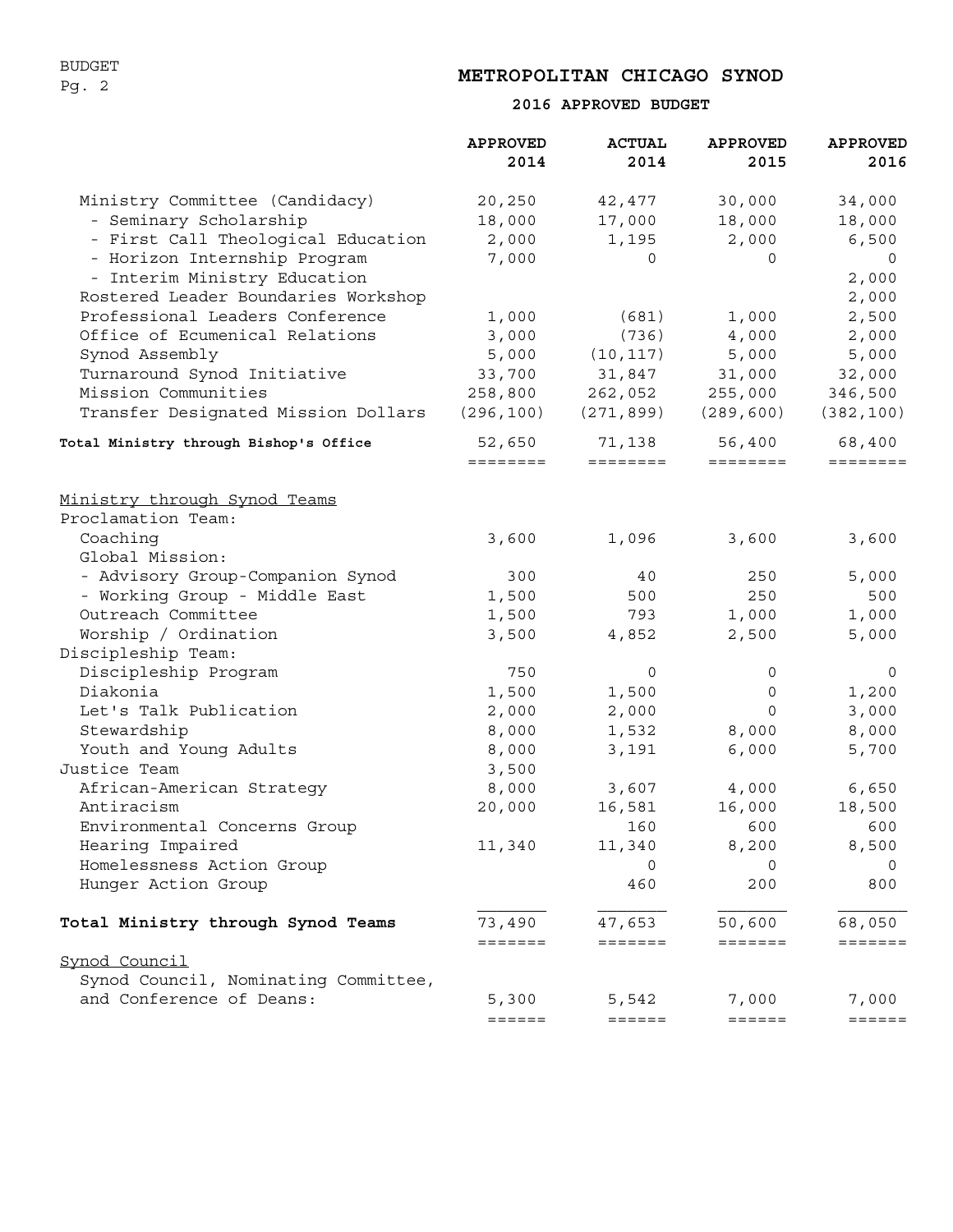## BUDGET Pg. 3

# **METROPOLITAN CHICAGO SYNOD**

 **2016 APPROVED BUDGET**

|                                       | <b>APPROVED</b> |                                       | ACTUAL APPROVED | <b>APPROVED</b> |
|---------------------------------------|-----------------|---------------------------------------|-----------------|-----------------|
|                                       | 2014            | 2014                                  | 2015            | 2016            |
| PERSONNEL                             |                 |                                       |                 |                 |
| Bishop & Associates- Salary & Housing | 369,369         | 350,284                               | 357,290         | 364,438         |
| - Quarterly Social Security           | 28,257          | 26,797                                | 27,333          | 27,879          |
| - Pension Plan (PORTICO)              |                 | 44,324 45,250 42,875 43,733           |                 |                 |
| - Medical Benefits (PORTICO)          |                 | 67,841 65,495 74,679                  |                 | 101,828         |
| Lay Staff - Salary                    |                 | 287, 241 288, 472                     | 292,986         | 298,848         |
| - Pension Plan (PORTICO)              |                 | 34,469 34,618                         |                 | 35, 158 35, 862 |
| - Medical Benefits (PORTICO)          | 55,439          |                                       | 40,249 47,591   | 54,644          |
| Employers F.I.C.A.                    | 21,974          | 22,415                                | 22,413          | 22,862          |
| Less: ELCA Shared Staff               |                 | $-112,550 -114,501 -114,500 -116,500$ |                 |                 |
| Total Personnel                       |                 | 796,364 759,077 785,824 833,594       |                 |                 |
|                                       |                 | =================                     | ========        |                 |
| Occupancy Expenses                    |                 |                                       |                 |                 |
| Electricity                           |                 | 9,905 8,624                           | 10,086          | 9,735           |
| Gas                                   |                 | 5,834 4,660 4,745                     |                 | 5,260           |
| Alarm                                 |                 | 4,802 5,021 5,000                     |                 | 5,000           |
| Maintenance & Repairs                 | 19,580          | 16,785                                | 19,785          | 19,495          |
| Water & Sewer                         | 210             | 272                                   | 210             | 600             |
| Total Occupancy                       |                 | 40,331 35,362 39,827                  |                 | 40,090          |
|                                       | =======         | $=$ $=$ $=$ $=$ $=$ $=$               | =======         | =======         |
| Operation Expenses                    |                 |                                       |                 |                 |
| Bank & Credit Card Fees               | 5,000           |                                       | 4,958 5,000     | 5,000           |
| Books & Subscriptions                 | 2,000           |                                       | 1,739 2,500     | 2,500           |
| Cafeteria (Coffee, Tea, etc.)         | 5,000           |                                       | 3,540 5,000     | 5,000           |
| Computer expenses                     | 11,856          | 6,221                                 | 14,611          | 7,525           |
| Equipment Leasing                     | 6,506           |                                       | 6,088 6,882     | 7,200           |
| Equipment Maintenance & Repairs       | 7,691           | 5,014                                 | 7,769           | 7,769           |
| Janitorial & Plant Maintenance        | 9,280           | 8,671                                 | 9,224           | 9,330           |
| Misc. Expenses                        | 1,500           | 1,352                                 | 1,500           | 1,500           |
| Office Supplies                       | 6,614           |                                       | 5,867 7,086     | 7,100           |
| Postage, Messenger, Freight           | 10,000          | 5,389                                 | 10,000          | 7,500           |
| Printing                              | 1,800           | 551                                   | 1,800           | 1,800           |
| Synod Communications                  | 3,416           |                                       | 2,420 3,672     | 3,672           |
| Telephone                             | 13,790          | 13,664                                | 13,887          | 16,648          |
| Allocation of copier costs            | $-2,500$        | $-2,761$                              | $-2,500$        | $-3,000$        |
| Allocation of postage costs           | $-4,000$        | $-2,446$                              | $-2,500$        | $-2,500$        |
| Total Operations                      | 77,954          | 60,266                                | 83,931          | 77,045          |
|                                       | =======         | $=$ $=$ $=$ $=$ $=$ $=$               | =======         | =======         |